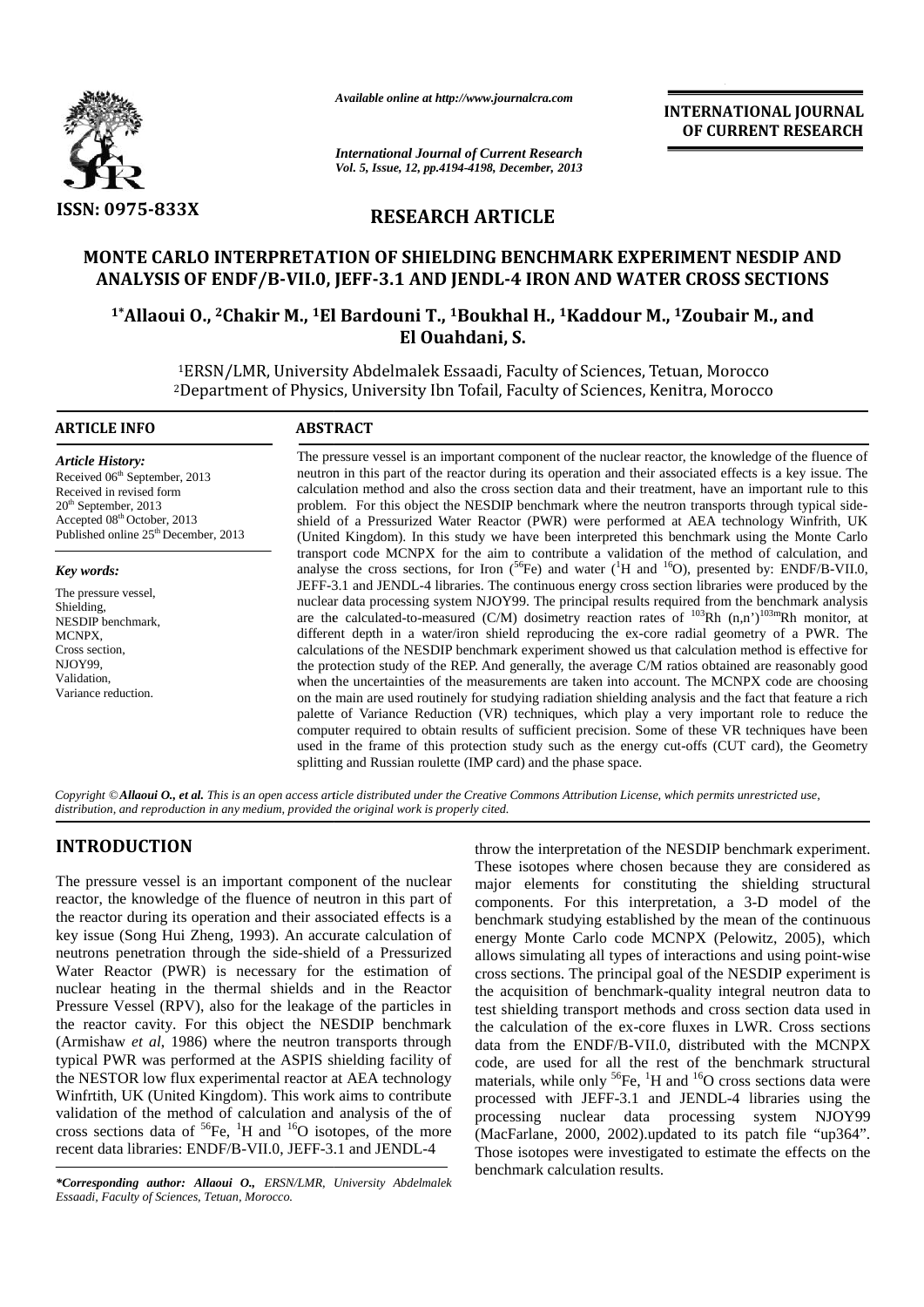The benchmark analysis was made based on the calculated-to measured (C/M) dosimetry reaction rates of  $103Rh$  (n, n') $103m$ Rh monitor, at different depth in a water/iron shield reproducing the ex-core radial geometry of a PWR. The detectors cross section data were taken from the International Reactor Dosimetry File IRDF-2002 (Bersillon *et al*., 2006), and they have been processed into libraries suitable for use with the MCNP code using the NJOY system. Several VR techniques (Richard 2006; Booth, 1985) are available by the MCNP code such as: Transport cut-offs, weight window, Russian roulette and phase space that seems to be appropriate to reduce enormously the computing time. Some of these VR techniques have been used in the frame of this study. The statistical errors obtained were found to be acceptable in all the measurements positions even for those far from the source.

### **MATERIALS AND METHODS**

For the purpose to describing the real geometry as well as the materials composition we are developing our 3-D model of the benchmark study, using the Monte Carlo N-particle transport code MCNPX. This leads to minimize the number of approximations and to highlight the errors linked to nuclear data libraries.

### **Shielding Benchmark Experiment**

The benchmark presented in this report is part of program NESDIP (Nestor Shielding and Dosimetry Improvement Program); it was performed at AEA Winfrith, a division of reactor physics to test the neutron transport in a shield simulating the radial shield of a PWR including the cavity region (Carter Curl 1986; Butler, *et al*, 1989).

### **Description of the experiment**

The benchmark NESDIP contains three configurations to simulate different parts of a reactor of the type LWR (Light Water Reactor): the protection radial, cavity and the nozzle assembly, we consider in the calculation only the first part. The protection radial, has a square section of  $177.8 \times 177.8 \text{ cm}^2$ , contains a succession stainless steel plates and mild steel submerged in water, two water gap of thickness respectively 18.31 cm and 19.8 cm, it contains also a cavity of thickness 30.7cm. The NESDIP shielding array is shown schematically in Fig. 1. The neutrons are produced in the NESTOR reactor (30 kW max power); they are normalized by a graphite plate and entering in the fission-plate; a fission plate is located within the experimental shield array. The loaded tank is moved into the cave where thermal neutrons leaking from the outer graphite reflector of NESTOR are used to drive the fission plate to provide a well defined neutron source for penetration measurements, the neutron source in the plate of fission is measured, and the fission neutrons then traverse the different thicknesses of the shield. The fissile part (2.9 cm thick with 0.2 cm for fissile material), consisting of an alloy of 1200 grams of aluminum and enriched uranium  $(93\%$ <sup>235</sup>U), is placed between two aluminum plates and back of the graphite plate, The fissile part placed in the center of the plate fission with a radius equal to 56.1 cm. The threshold detector  $Rh^{103}(n,n')Rh^{103m}$  are placed at different positions between the steel plates and the two water gap gave the integral measurements (reaction rates) at different depth in a water/iron shield reproducing the ex-core radial geometry of a PWR. The energy threshold of this detector is 1 Mev.



**Fig. 1. Radial protection of the NESDIP benchmark experiment**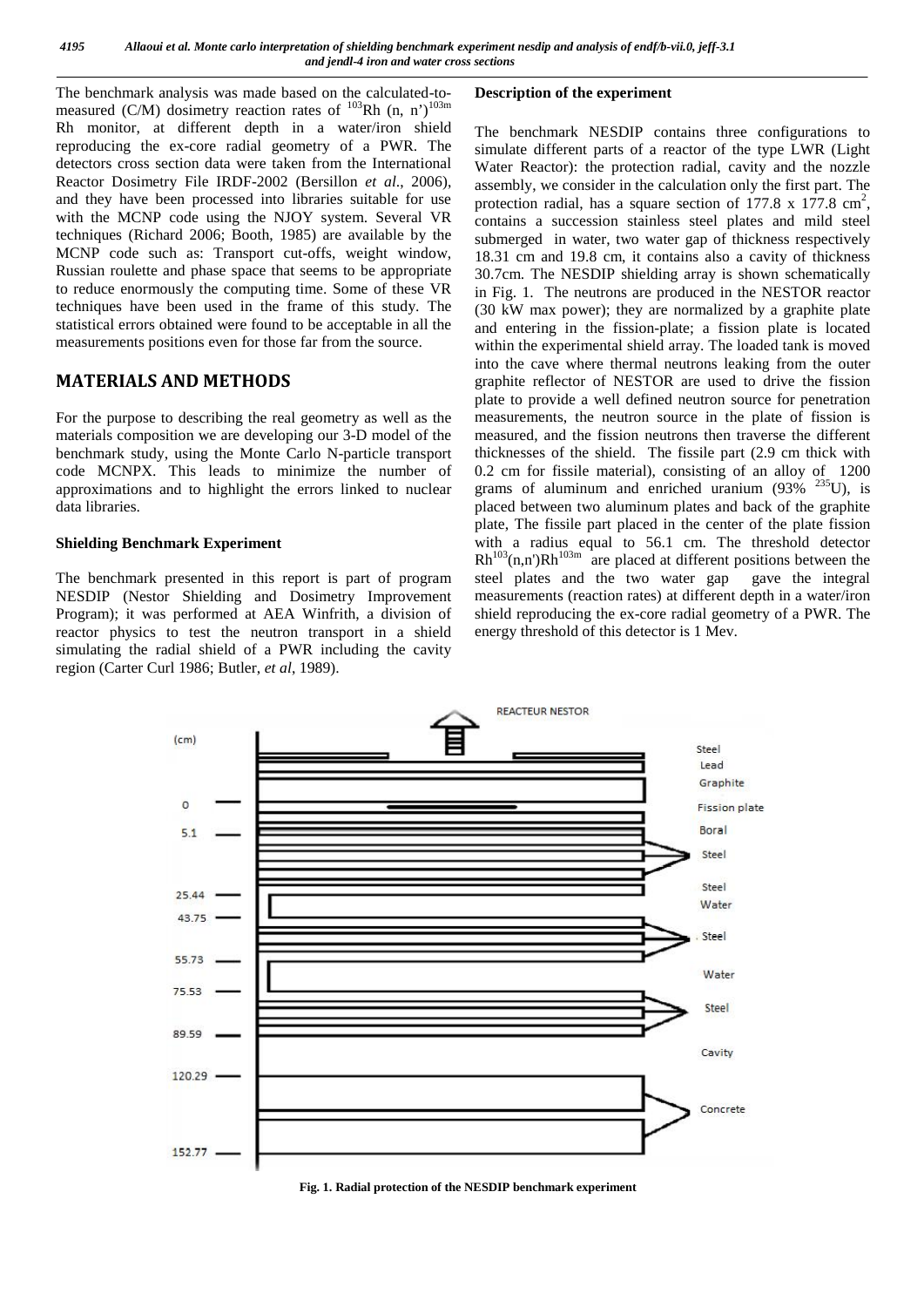### **MCNP modeling of NESDIP benchmark**

This experiment is modelled in 3-D with the maximum of detail of the geometry and the materials composition, and with little uncertainty using the Monte Carlo code MCNP. This model guarantees high level of fidelity in the description of the various features for all the components of the shield and the fission plate. Figure 4and 5 illustrates our model for this shield the axial section of protections benchmark and the plate of fission. Figs. 2 and 3 represent the radial shield and the source plate modelled with MCNPX, respectively.



**Fig. 2. MCNP model for the radial shield of benchmark NESDIP**



**Fig. 3. MCNP model for the source plate geometry**

#### **Continuous Cross-Section Library Generation**

The NJOY Nuclear Data Processing System is a modular computer code designed to construct the continuous cross section data libraries from the data source files. In this study, the NJOY99 system with its latest update file ''up364'' has been used to process the source evaluated nuclear data files



**Fig. 4. Density distribution of the neutron flux according XZ in the shield of the benchmark NESDIP**



**Fig. 5. Density distribution of the neutron flux according XZ in the fission plate of the benchmark NESDIP**



**Fig. 6. The NJOY modules adopted in the generation of continuous energy cross section libraries for MCNP code**

into libraries suitable for use with the MCNP code. NJOY consist of a set of modules. Each module performs a well defined processing task. The modules are essentially independent programs, and they communicate with each other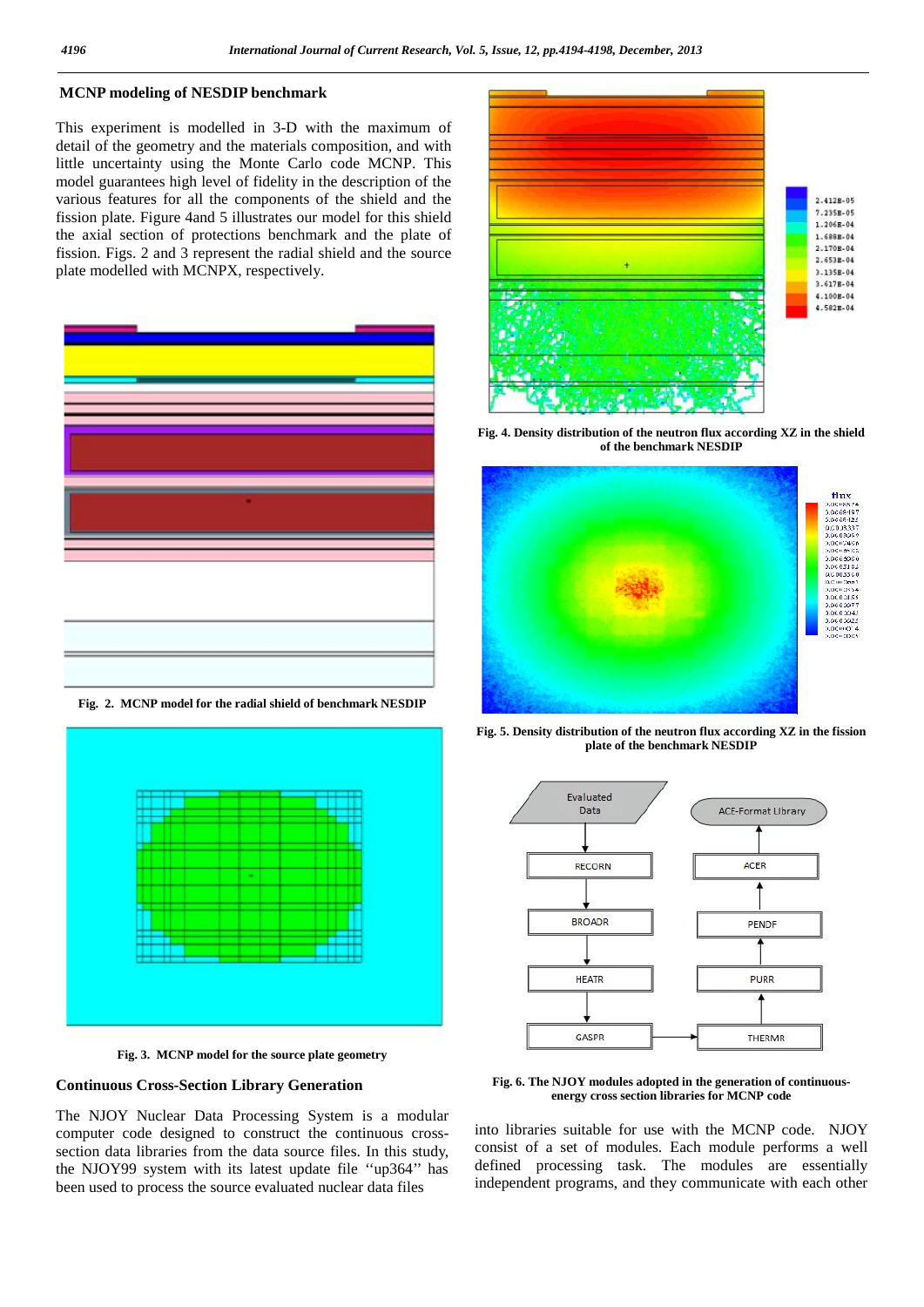using input and output files, plus a very few common variables. The NJOY processing modules used in this study are listed in Fig. 6. The principal advantage of NJOY is its most general-purpose applicability and comprehensive capability to process data in the recent ENDF (the Evaluated Nuclear Data Files) format. It takes the basic data from the nuclear data library and converts them into forms needed for applications. Resonance cross-sections are constructed using a method of choosing the energy grid that incorporates control over the number of grid points generated for some materials. Summation cross-sections are reconstructed from their parts. The resulting point-wise cross-sections are written onto a ''point-ENDF'' (PENDF) file for future use. BROADR reads a PENDF file and Doppler-broadens the data. After broadening and thinning, the summation cross-sections are again reconstructed from their parts. The results are written onto a new PENDF file for future use. HEATR computes energy balance heating and damages energy using reaction kinematics or applying conservation of energy. The ENDF photon production files can be used in this step, when available. GASPR module goes through all of the reactions given in an ENDF-format evaluation, determines which charged particles would be produced by the reaction, and adds up the particle yield times the reaction cross-section to produce the desired gas production cross-sections. THERMR produces point-wise cross- section in the thermal range. Energy-to-energy incoherent inelastic scattering matrices can be computed for free-gas scattering or for bound scattering using a precomputed scattering law in ENDF file. PURR is used to prepare unresolved-region probability tables. To prepares the cross sections and scattering laws in ACE format (a compact ENDF format) for the MCNP computer code we used the ACER module. All the cross-sections are represented on a union grid for linear interpolation by taking advantage of the representation used in RECONR and BROADR. Finally, the  $S($ , ) thermal scattering cross-sections of bound nuclei (H in  $H<sub>2</sub>O$ , C in graphite, the Aluminum and <sup>56</sup>Fe in the steel) were taken directly from the standard MCNP cross-section library respecting the shielding characteristics of NESDIP. These thermal scattering data are essential to accurately model the neutron interactions at energies below ~4 eV (D. B. Pelowitz, 2005; Sunny *et al*., 2008).

### **Overview of Variance Reductions Techniques**

The VR techniques are important elements of any Monte Carlo code and may be different for various applications and geometries. These techniques reduce enormously the computing time to obtain results of sufficient precision.

There are four main categories of variance reduction techniques, detailed in the following paragraph.

**Truncation Methods**: They speed up calculations by truncating parts of space that do not contribute significantly to the solution. The simplest example concerns geometry truncation in which unimportant parts of the geometry are simply not modelled. The energy cutoff, weight cutoff and time cutoff are the specific truncation methods available in MCNPX. In this work, we are interested in energy cutoff (CUT card) as we have threshold detectors.

**Population Control Methods**: These methods artificially increase the number of particles in spatial or energy regions that are important or decrease this number in the case it doesn't contribute to the score tally. In MCNPX, Geometry splitting and Russian roulette (IMP card) are the specific methods of population control that we used.

**Modified Sampling Methods**: These methods artificially increase the likelihood of events increasing the particle of interest probability to reach the tally region.

**Partially-Deterministic Methods**: Are the most complicated class of VR methods. They circumvent the normal random walk process by using deterministic-like techniques, such as next event estimators, or by controlling the random number sequence (Shultis and Faw, 2011).

An excellent overview of classic MCNP VR techniques was given by Booth (Booth, 1985). In our calculation the statistical errors obtained are found to be acceptable in all positions of measurement even for the points which are far from the source, through the use of some VR techniques such as: the phase space , energy cut-off (CUT card) as we have threshold detector and the Geometry splitting and Russian roulette (IMP card).

## **RESULTS AND DISCUSSION**

The reaction rates for the  $^{103}$ Rh (n,n<sup>'</sup>)<sup>103m</sup>Rh detector and for different nuclear data files of the  ${}^{56}Fe$ ,  ${}^{16}O$  and  ${}^{1}H$  isotopes have been calculated with the MCNP code for several positions in the Stainless Steel and the Water constituent the shield of the experiment. Table 1 show the calculated-to measured (C/M) reaction rates ratios calculated for the different positions in the Stainless Steel and the Water also the average values obtained for the threshold detector used in the NESDIP benchmark experiment, for each nuclear data library used in this study.

|                                                  |                    |                                              |                     | $103$ Rh(n,n) <sup>103m</sup> Rh |                     |                       |                     |                     |
|--------------------------------------------------|--------------------|----------------------------------------------|---------------------|----------------------------------|---------------------|-----------------------|---------------------|---------------------|
| Reference                                        | Distance from      | $ENDF/B-VII.0$                               | $56$ Fe from        | $56$ Fe from                     | <sup>'</sup> H from | <sup>'</sup> H from   | $16$ o from         | $16$ o from         |
|                                                  | Fission plate (cm) |                                              | JENDL.4             | JEFF-3.1                         | JENDL <sub>4</sub>  | JEFF-3.1              | JENDL.4             | JEFF-3.1            |
|                                                  | 5.1                | $0.87 \left( \pm 0.4 \right)$ <sup>(a)</sup> | $0.85(\pm 0.4)$     | $0.86 (\pm 0.39)$                | $0.87 (\pm 0.4)$    | $0.85 (\pm 0.4)$      | $0.86(\pm 0.38)$    | $0.87 (\pm 0.4)$    |
| 10.18<br><b>STEEL</b><br>15.96<br>21.74<br>25.44 |                    | $0.95 \ (\pm 0.5)$                           | $0.92 \ (\pm 0.51)$ | $0.96 \ (\pm 0.5)$               | $0.95 (\pm 0.5)$    | $0.95 \ (\pm 0.0.52)$ | $0.94 \ (\pm 0.5)$  | $0.96 \ (\pm 0.51)$ |
|                                                  |                    | $0.93 \ (\pm 0.7)$                           | $0.90 \ (\pm 0.67)$ | $0.95 \ (\pm 0.69)$              | $0.93 \ (\pm 0.69)$ | $0.90 \ (\pm 0.7)$    | $0.92(\pm 0.7)$     | $0.95 \ (\pm 0.69)$ |
|                                                  |                    | $0.92 \ (\pm 0.8)$                           | $0.91 (\pm 0.76)$   | $0.93 \ (\pm 0.75)$              | $0.92 \ (\pm 0.75)$ | $0.91 (\pm 0.76)$     | $0.92 \ (\pm 0.8)$  | $0.92 \ (\pm 0.8)$  |
|                                                  |                    | $0.91 (\pm 1.01)$                            | $0.9 \ (\pm 1.01)$  | $0.94 \ (\pm 1.00)$              | $0.91 \ (\pm 0.98)$ | $0.90 (\pm 1.00)$     | $0.92 \ (\pm 1.01)$ | $0.94 \ (\pm 0.99)$ |
| Water                                            | 32.94              | $0.88 (\pm 1.01)$                            | $0.88 (\pm 1.01)$   | $0.92 \ (\pm 1.01)$              | $0.88 \ (\pm 1.01)$ | $0.88(\pm 1.01)$      | $0.89 \ (\pm 1.02)$ | $0.92 \ (\pm 1.01)$ |
|                                                  | 40.04              | $0.79 \ (\pm 0.3)$                           | $0.78 (\pm 0.3)$    | $0.83 \ (\pm 0.31)$              | $0.79(\pm 0.3)$     | $0.80(\pm 0.3)$       | $0.80 (\pm 0.3)$    | $0.83~(\pm 0.3)$    |
|                                                  | 46.75              | $0.83 \ (\pm 0.5)$                           | $0.80 \ (\pm 0.51)$ | $0.85 \ (\pm 0.51)$              | $0.83 \ (\pm 0.50)$ | $0.81(\pm 0.50)$      | $0.81 (\pm 0.51)$   | $0.84 \ (\pm 0.51)$ |
| <b>STEEL</b>                                     | 52.53              | $0.82 \ (\pm 0.7)$                           | $0.79 \ (\pm 0.7)$  | $0.84 \ (\pm 0.71)$              | $0.82 \ (\pm 0.72)$ | $0.80(\pm 0.70)$      | $0.80 (\pm 0.73)$   | $0.83 \ (\pm 0.7)$  |
| Average                                          |                    | 0.88                                         | 0.86                | 0.90                             | 0.88                | 0.87                  | 0.87                | 0.90                |

(*a*) The uncertainty (%) of the measurement